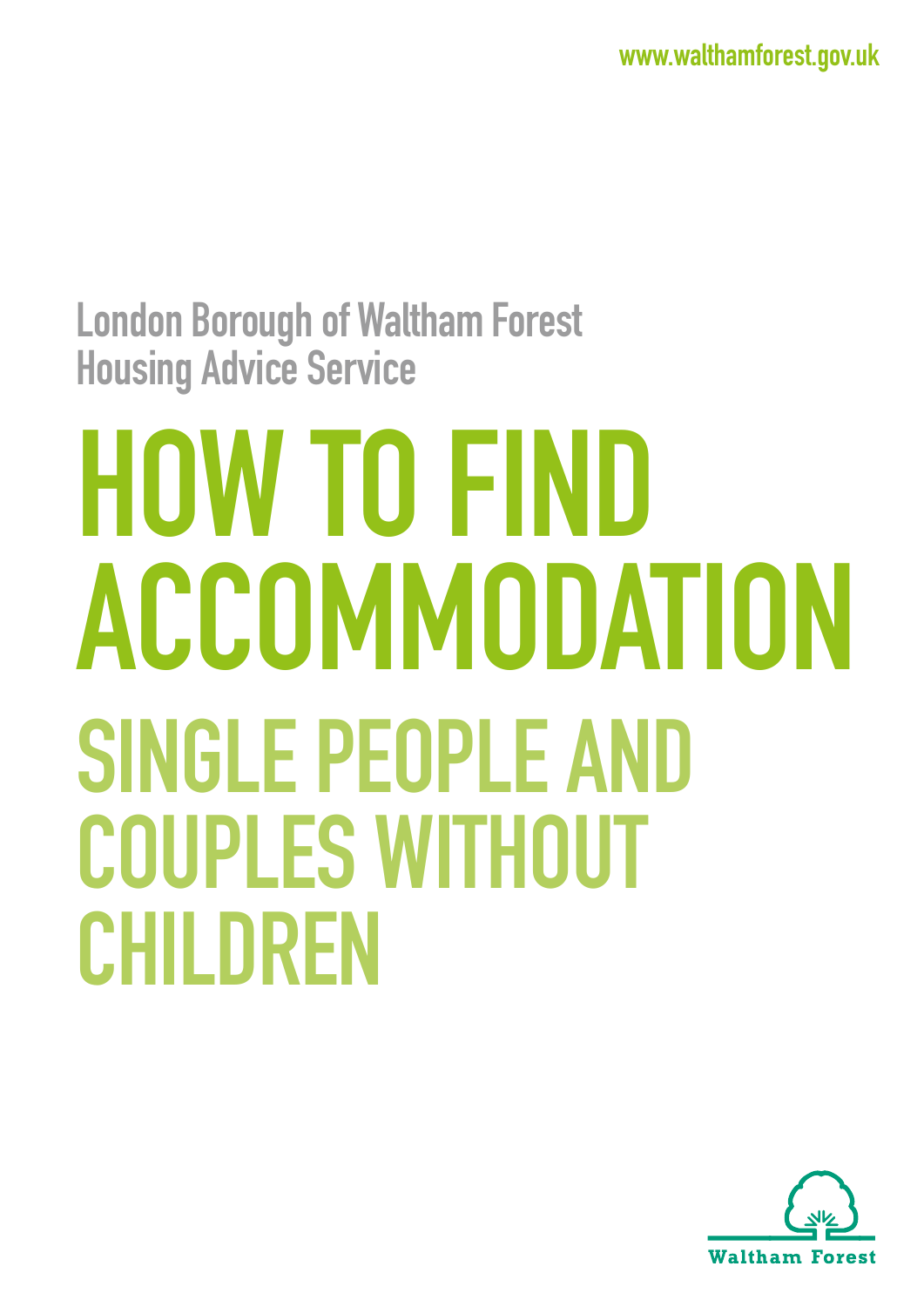Your best chance of finding somewhere to live in Waltham Forest or elsewhere is by renting a room or a home from a private landlord. This pack provides some advice on how to do this.

Other options include hostels, staying with friends or family, applying to join the Waltham Forest housing register or moving out of London, and there is information about these options in this pack as well.

## **1. Looking for a home to rent from a private landlord**

#### **How much rent can you afford?**

If you are currently in receipt of Income Support, Jobseekers Allowance (incomebased), Employment and Support Allowance (income-related), Pension Credit (guarantee credit) or Child Tax Credit you may be entitled to housing benefit. The maximum amount that can be paid is determined by the Local Housing Allowance (LHA). You can check the LHA for any property you are interested in at <https://lha-direct.voa.gov.uk/search.aspx>

Be aware that if you are under 35 years old you will only be entitled to claim the shared accommodation rate. This means you can only claim housing benefit if you live in a shared house, not for a studio or one bedroom flat.

If you are not in receipt of one of these benefits you will need to find out what contribution benefits could make towards your rent. The best way to do this is to use the online calculator at <http://www.entitledto.co.uk/>

Consider what your other expenses are, for example on food, heating, water, transport, phone, and how much extra you might be able to contribute towards rent. There is a budget planning sheet at the back of this pack to help you do this.

#### **Sharing or lodging**

A flat share could allow you and a friend to afford rent you couldn't manage on your own. You would be jointly responsible for the rent and tenancy so you should consider your potential room-mate's lifestyle, personal habits and finances when deciding if you would like to live together.

You could also consider lodging, which is renting a room in the home of another person. The person could be a friend but rooms to rent are also advertised.

Once you know how much rent you can afford, start your search. Below is a list of websites to get you started. Please note this information was correct at the time of writing but may change over time. These are private companies and the Council does not endorse or recommend any private company.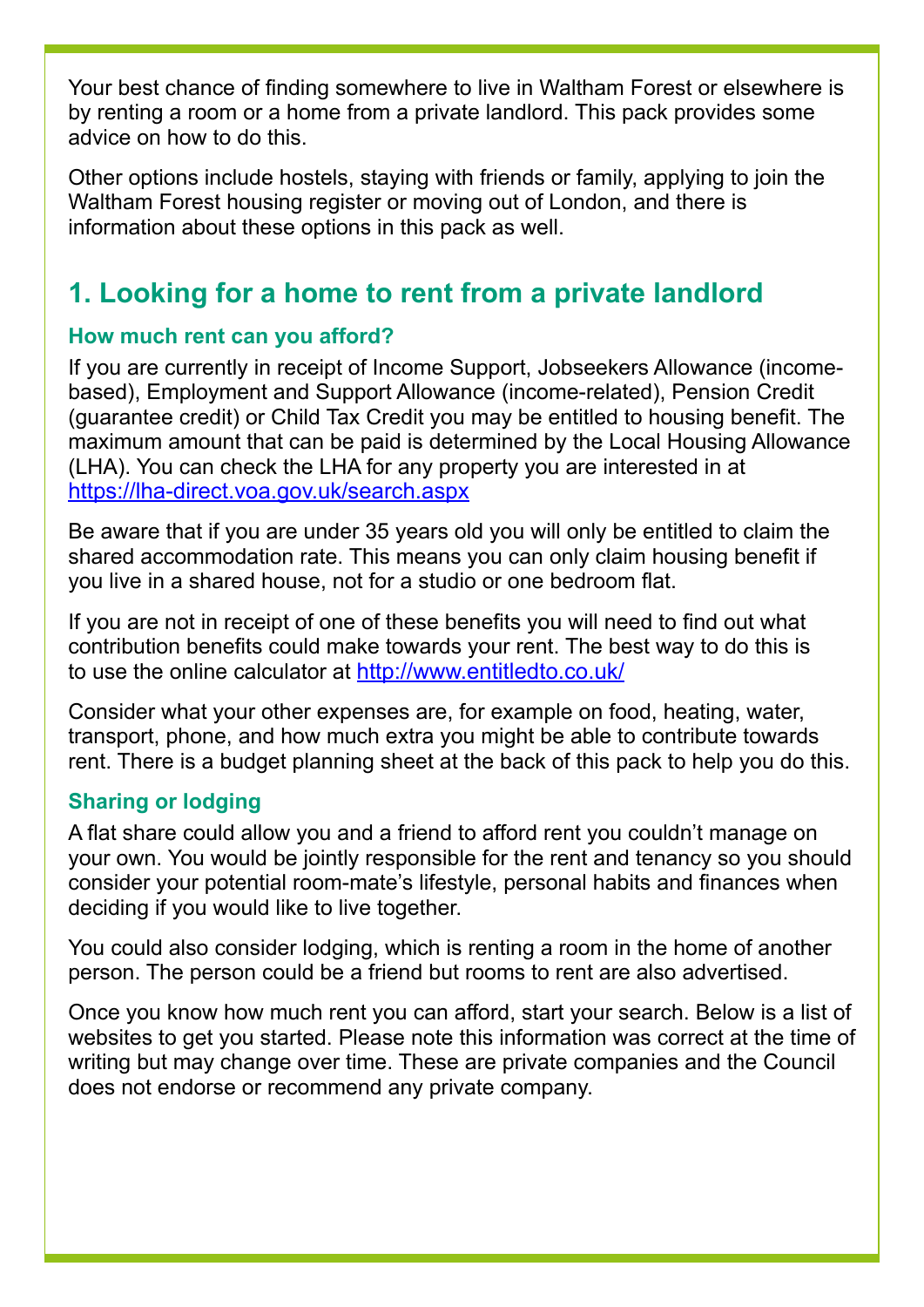Websites advertising rooms and homes to rent:

[www.zoopla.co.uk](http://www.zoopla.co.uk) 

[www.rightmove.co.uk](http://www.rightmove.co.uk) 

[www.fish4.co.uk/lettings](http://www.fish4.co.uk/lettings)

[www.houseladder.co.uk](http://www.houseladder.co.uk)

[www.moveflat.com](http://www.moveflat.com)

[www.froglet.com](http://www.froglet.com)

[www.intolondon.com](http://www.intolondon.com)

[www.findaproperty.co.uk](http://www.findaproperty.co.uk)

[www.hbaccepted.co.uk](http://www.hbaccepted.co.uk)

[www.primelocation.com](http://www.primelocation.com)

[www.easyroommate.com](http://www.easyroommate.com)

[www.net-lettings.co.uk](http://www.net-lettings.co.uk)

[www.aroomtolet.co.uk](http://www.aroomtolet.co.uk)

[www.reallymoving.com](http://www.reallymoving.com)

[www.londonhomelet.com](http://www.londonhomelet.com)

[www.spareroom.co.uk](http://www.spareroom.co.uk)

[www.simple2rent.co.uk](http://www.simple2rent.co.uk)

[www.thepropertycompany.co.uk](http://www.thepropertycompany.co.uk)

[www.rent-let.vivastreet.co.uk](http://www.rent-let.vivastreet.co.uk)

[www.dsslondon.co.uk](http://www.dsslondon.co.uk)

[www.flatmateclick.co.uk](http://www.flatmateclick.co.uk)

[www.roombuddies.com](http://www.roombuddies.com)

[www.roomster.com](http://www.roomster.com)

[www.flatsharedirect.com](http://www.flatsharedirect.com)

[www.aroomtolet.co.uk](http://www.aroomtolet.co.uk)

[www.zapmeta.com](http://www.zapmeta.com)

[www.u-room.com](http://www.u-room.com)

[www.housing-help.co.uk](http://www.housing-help.co.uk)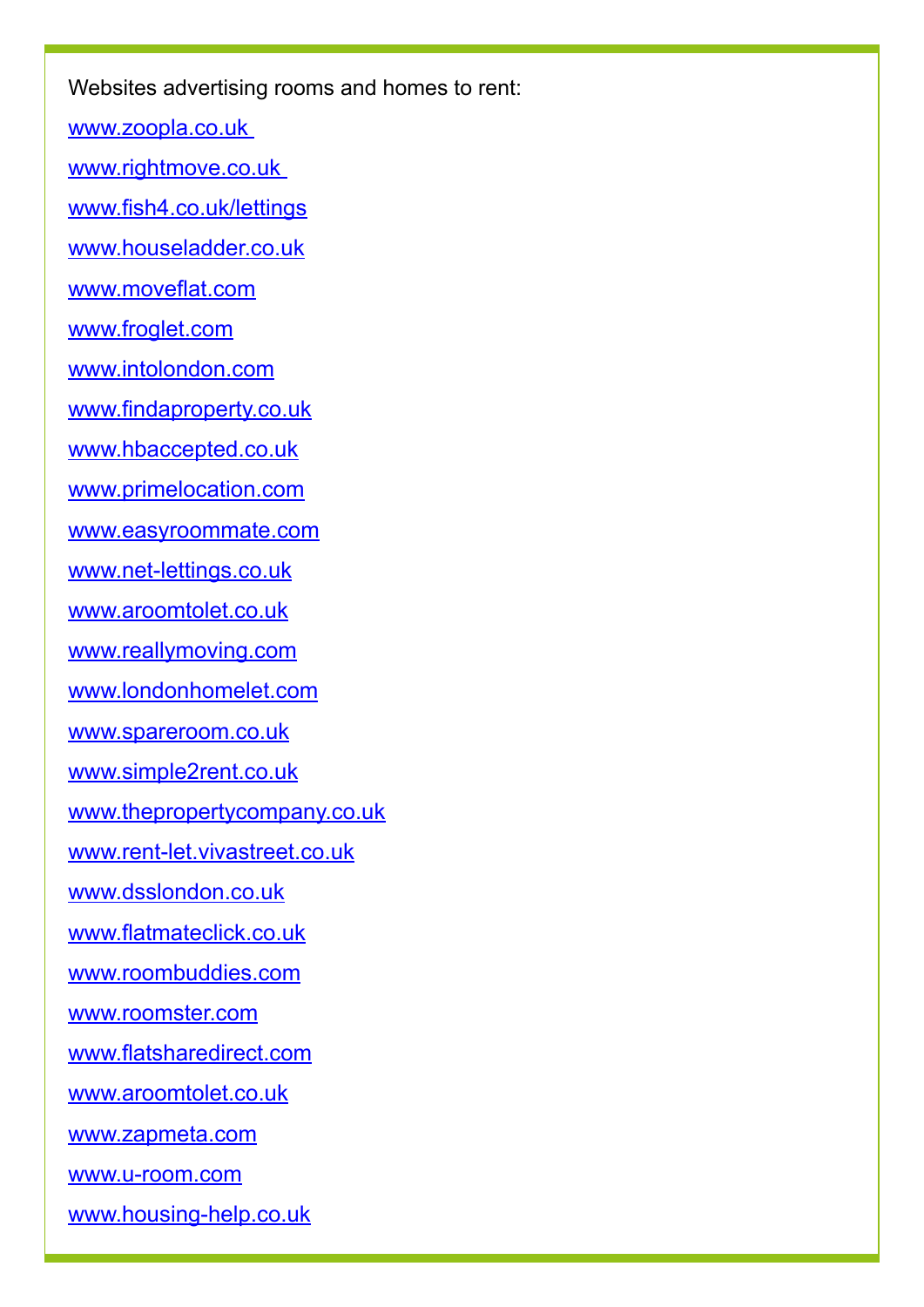#### [www.tenantstips.co.uk](http://www.tenantstips.co.uk)

[www.housingbenefitlandlords.co.uk](http://www.housingbenefitlandlords.co.uk)

[www.propertyfinder.com](http://www.propertyfinder.com)

#### [www.vebra.com](http://www.vebra.com)

Other places to look include:

- **•** Noticeboards in supermarkets, small shops, newsagents, and libraries.
- **•** Facebook, Twitter, or other social media.
- **•** Asking friends or family to ask people they know or work with if they or anyone else they know is willing to rent a room out.
- **•** Local newspapers every week. Copies of the local free and paid for newspapers are available for you to read at local libraries.

#### **Viewing a property**

Once you have found a suitable property, contact the landlord to see if it is still available and arrange a viewing.

When you are visiting properties it is important to stay safe. Take a friend with you or tell someone where you are going and ask them to call you at an agreed time.

When you view a property there are a number of questions you should ask:

- **•** Which rooms are mine?
- **•** Which rooms are shared?
- **•** How much is the rent?
- **•** How much is the deposit?
- **•** Is rent paid weekly or monthly?
- **•** Does the rent include gas/electricity or water rates?
- **•** Where are the meters located?
- **•** Are the meters pre-pay?
- **•** What furniture is provided?
- **•** Is there a washing machine?
- Is there kitchen equipment?
- **•** Can I use the garden?
- **•** Who is the landlord or letting agent?
- **•** How will I contact them?
- **•** Are there any sign up fees?

Make sure you ask about anything that is unclear, it is much easier to sort things out before you sign the tenancy. The Council may be able to assist you with your first month's rent and deposit, depending on your circumstances, and your caseworker can assist you to apply for a discretionary housing payment (DHP), Social Fund Loan and/or Credit Union Loan.

You should watch out for scams. Be clear on who you are giving money to and why.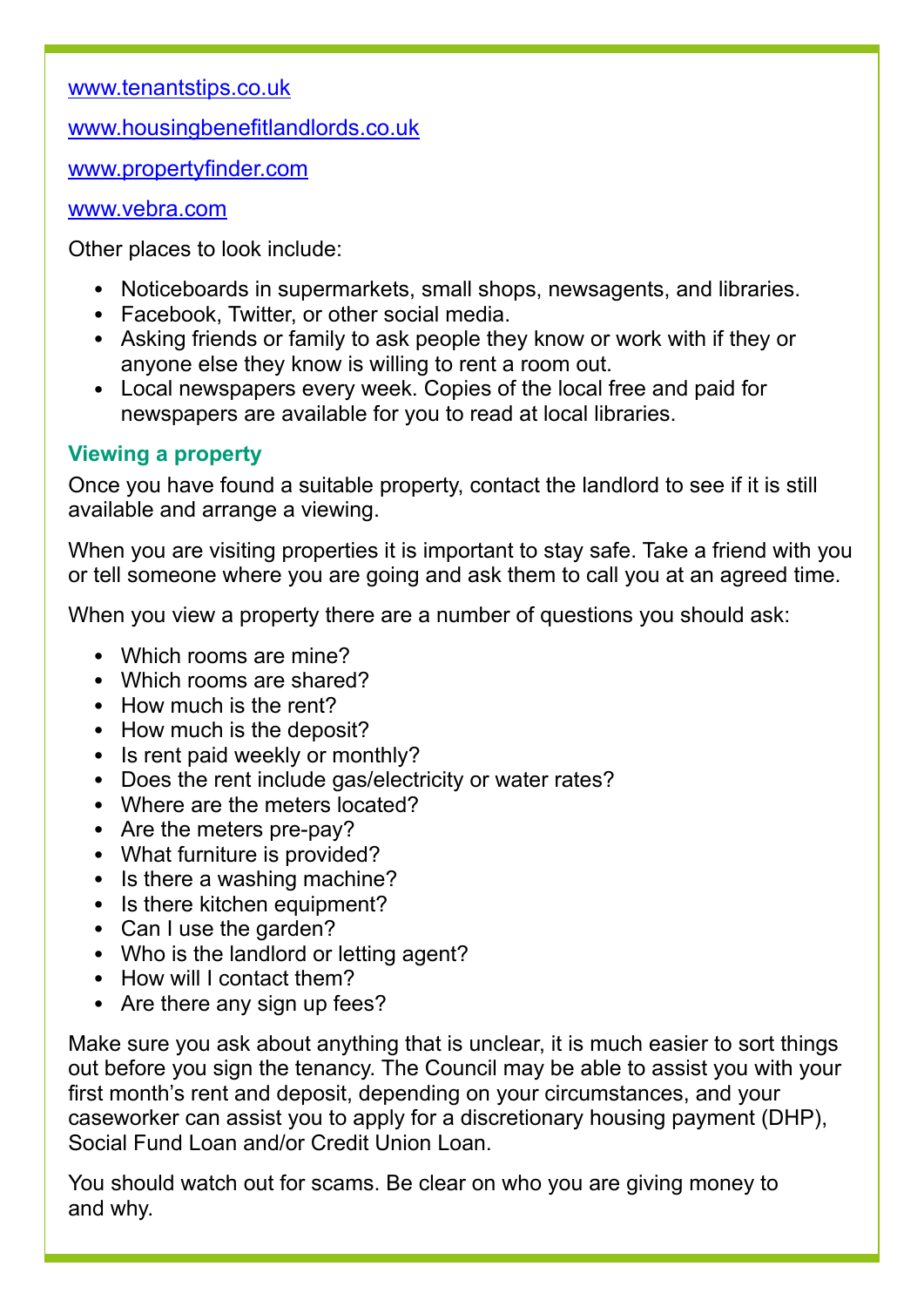If your landlord asks for a deposit you should check that it will be protected in a government approved scheme. You should also agree an inventory of the property, including fixtures and fittings. It is a good idea to take pictures of the property as well. This can help settle any disputes about your deposit.

Make sure you receive a written tenancy agreement and read it through carefully. Most tenancies are Assured Shorthold Tenancies lasting for 6 months. If both landlord and tenant are happy at the end of the period the tenancy can be renewed. The tenancy should make clear who your landlord is and provide a contact address for them. You should also have a contact number for the landlord or agent that you can use in case of an emergency.

The landlord or letting agent is likely to have some questions they would like you to answer. Landlords and agents will want to confirm your identity, immigration status, credit history and possibly employment status.

## **2. Referral to a hostel**

Hostels are not the right solution for everyone. Your caseworker will discuss if you should consider this option.

## **3. Other accommodation available to people on a low income**

If you are working we are also able to make referrals to the YMCA MyPad service. This provides self-contained accommodation for workers on a low income.

We may also refer you to the London Housing Trust who are able to find accommodation across seven London boroughs including Waltham Forest. This accommodation is usually in the form of a room in a shared property.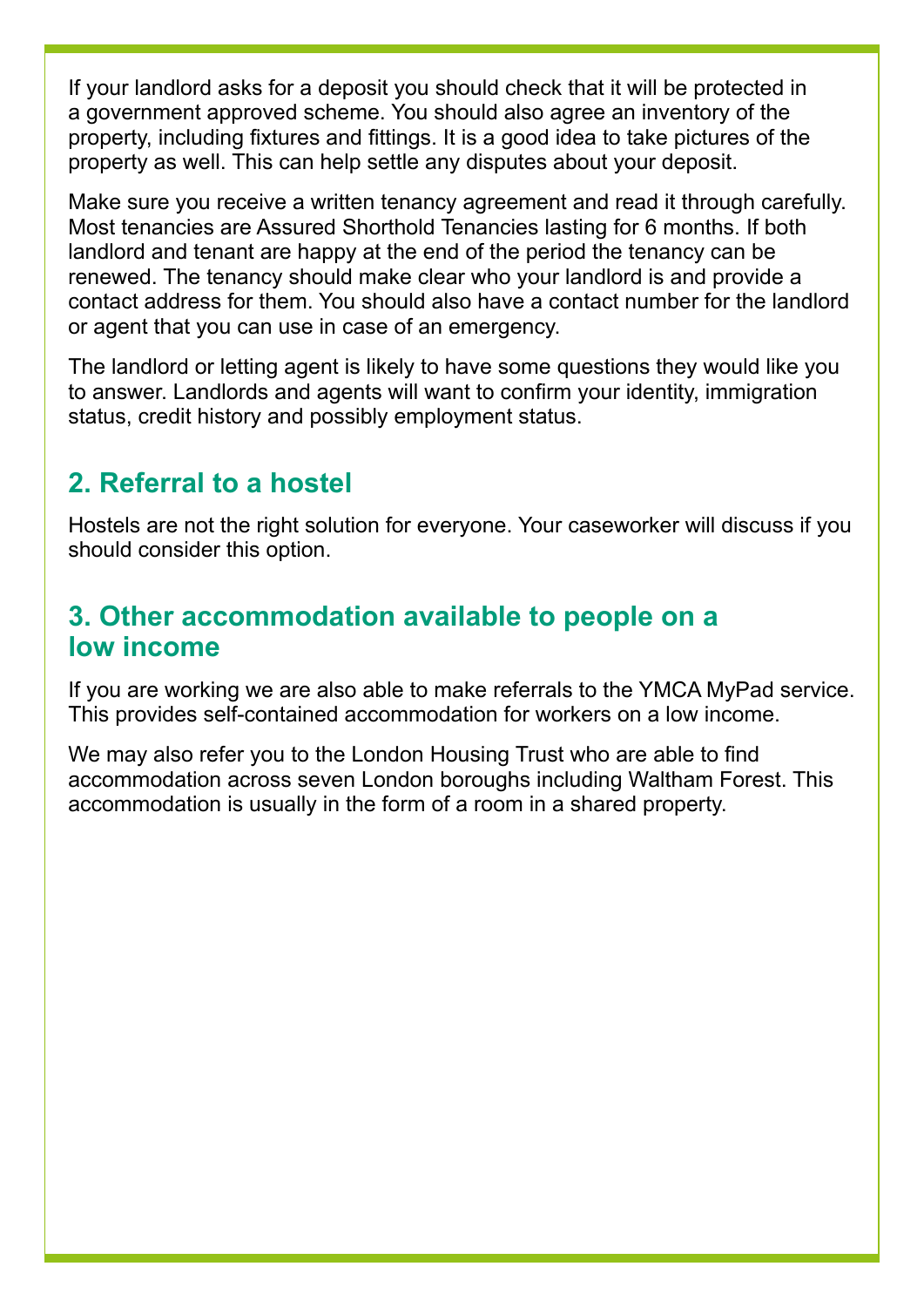## **4. Affordable rent and ownership schemes.**

#### **Intermediate rent**

Intermediate rent offers you the opportunity to rent a brand new or refurbished home, or a home that is being let at less than the market rate.

The rent is subsidised, normally approximately 20% lower than privately rented homes in the same area.

As well as being more affordable, you have the assurance that your home is built, managed and let by a Registered Housing Provider.

Intermediate rented homes are usually let on an Assured Shorthold Tenancy for 6 months, similar to privately rented homes. You may have the opportunity to rent a home for longer. To search for available properties please visit <https://www.sharetobuy.com>. You will need to register on the site first, and then look for affordable rents by setting the search filter to 'rental'.

#### **Rent to save**

With Rent to Save you have the opportunity to rent a newly built home on an Intermediate Rent. This allows you to rent a home at a rate that is subsidised at approximately 20% lower than you would expect to pay for a similar home on the open market. You can do this for up to five years with the option to buy the home you are renting through Shared Ownership when you are ready. Terms and incentives may vary by development. For more information visit <https://www.sharetobuy.com/firststeps/youroptions/rent-to-save>

#### **Shared ownership**

If you are working and have some money you could use for a deposit you could consider shared ownership. This is sometimes called 'part buy-part rent'.

Shared ownership means you can buy a 25–75%share of your home from a Housing Association. You then pay rent on the remainder. This means that you can take your first step towards home ownership without needing a large deposit. You have the option to buy more shares, up to 100 per cent, when you can afford to. For a list of all the shared ownership schemes in Waltham Forest please visit <https://www.walthamforest.gov.uk/content/affordable-home-ownership>

#### **Help to Buy**

Alternatively if you are able to raise a 5% deposit towards a property you would like to purchase, you could consider the Help to Buy Scheme. The Help to Buy scheme is an equity loan provided by the Government. They lend up to 40% of the cost of your new build home. You will need to obtain a mortgage for a least 55% of the value of the property. You will be charged no interest on the equity loan for the first five years. For more information please visit<https://www.helptobuy.gov.uk/>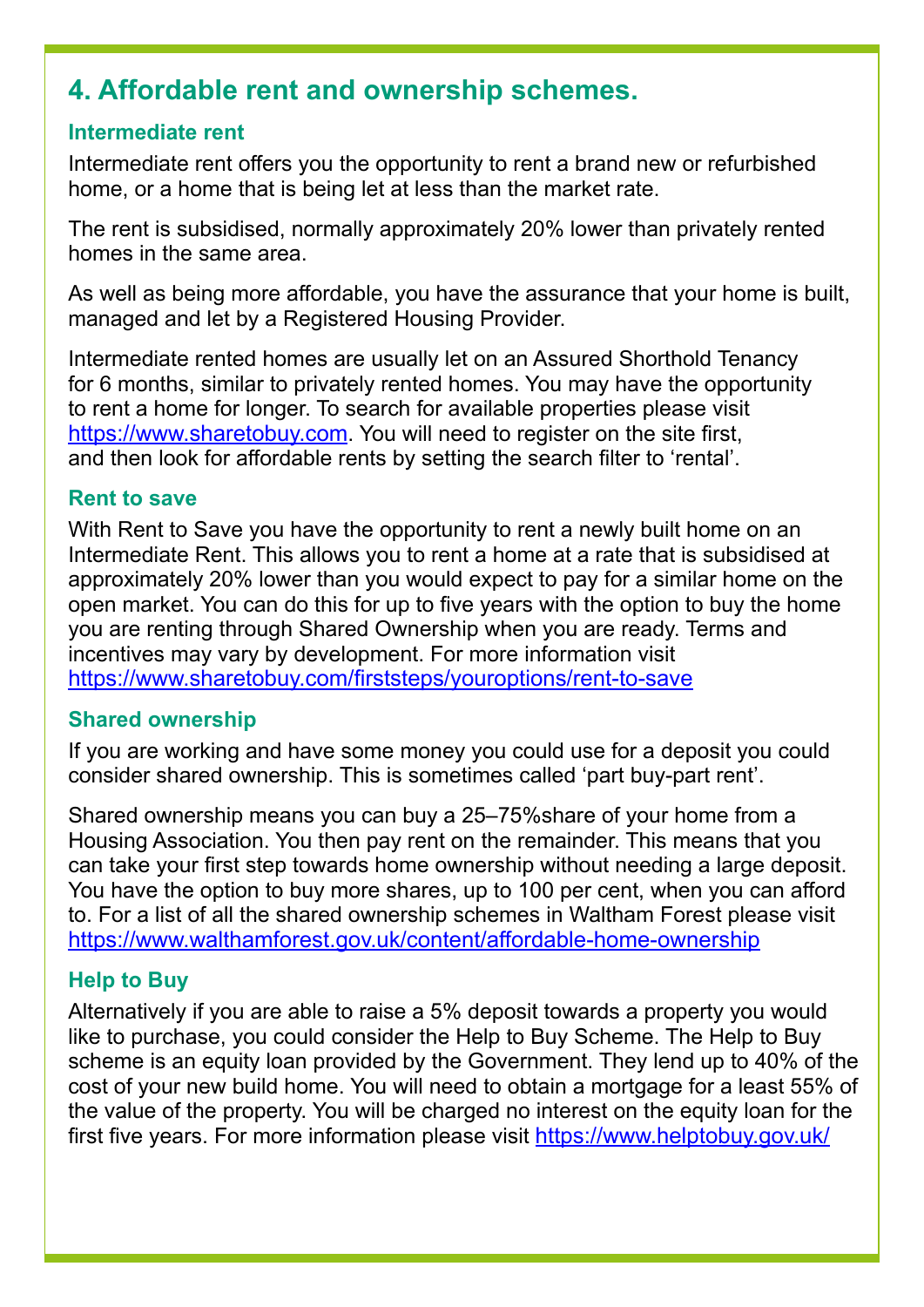## **5. Asking friends or relatives whether you can stay with them for a while**

Think about relatives or friends who might be able to help. Contact them and explain that you need to find somewhere to live and ask if you could stay for a while.

Your caseworker is willing to ring any friends or relatives you nominate in order to explain your situation: if they know how difficult it is going to be to find accommodation to rent in Waltham Forest or elsewhere in London they may be willing to put you up for a while whilst you look for something else.

Tell any friends they may be able to charge rent if:

- **•** they are not a relative,
- **•** you would have your own room in their home, and
- **•** you qualify for housing benefit.

You would be able to pay them the local housing allowance rate. This can be found online at <https://lha-direct.voa.gov.uk/search.aspx>

## **6. Apply to join London Borough of Waltham Forest's Housing Register**

You should be clear that your chances of being offered Council or Housing Association property are very low because of the number of single homeless people wanting accommodation and the small number of properties available. Don't just register and assume you will be offered accommodation, you need to follow the other options we have suggested in this leaflet as well in order to find somewhere to live, realistically a privately rented home is your best option.

You can register if you have an address in the London Borough of Waltham Forest and have been living in this borough for a minimum time period. If you do not then you can register if you are able to find somewhere to stay for now with family or friends. The eligibility criteria for joining the register is available at <https://www.walthamforest.gov.uk/content/housing-policies-and-guidance>

You can register online at [https://www.walthamforest.gov.uk/content/apply](https://www.walthamforest.gov.uk/content/apply-council-housing)[council-housing](https://www.walthamforest.gov.uk/content/apply-council-housing)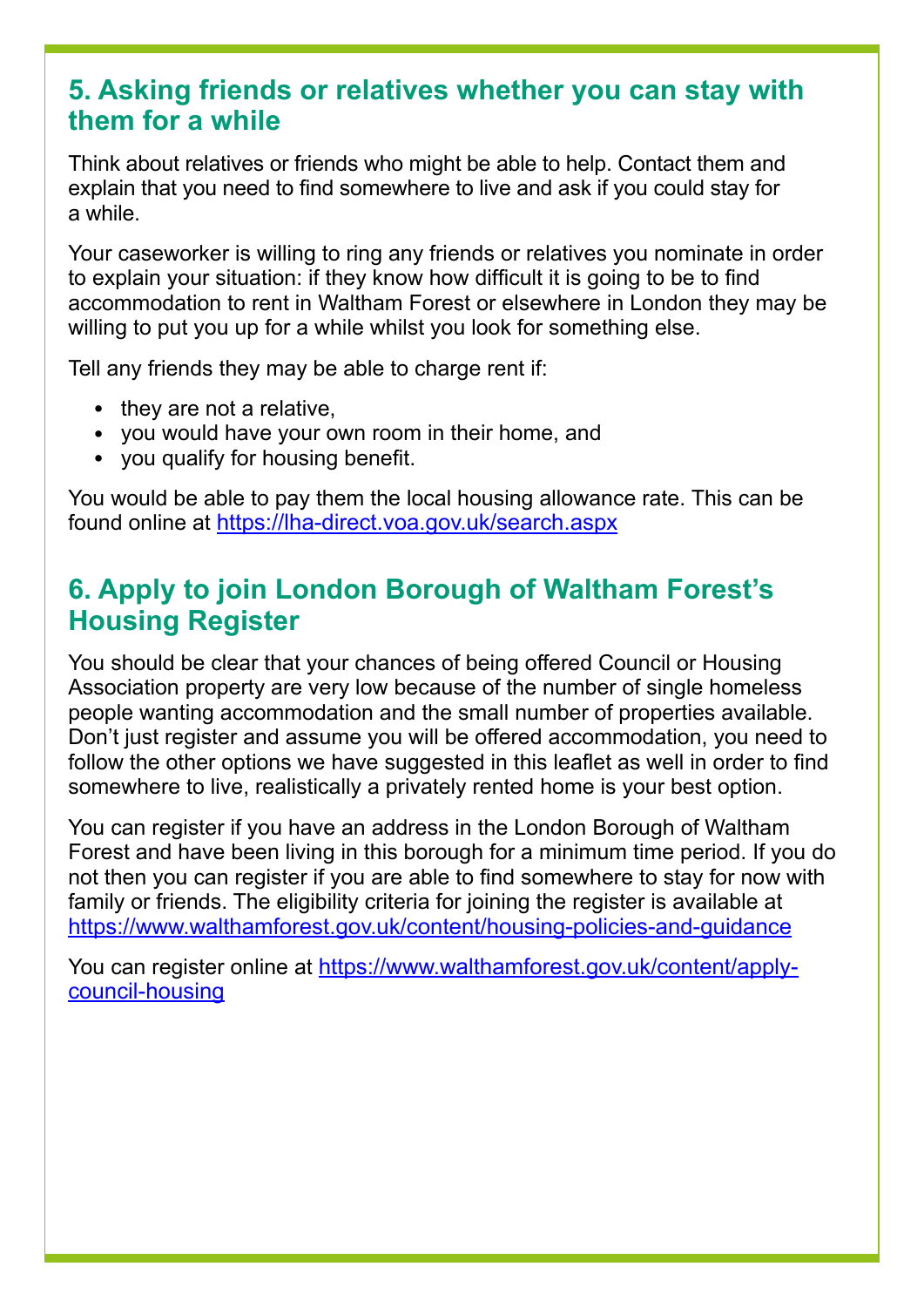## **7. Moving out of London**

If you have looked into renting in Waltham Forest or other areas of London and have decided that you cannot afford the rents, you may be considering a move out of London to an area where rents are lower.

You might like to use this interactive webpage from the BBC to get an idea of areas you can afford to rent. [http://www.bbc.co.uk/news/business-](http://www.bbc.co.uk/news/business-23234033)23234033

If you are claiming housing benefit you will need to find out the Local Housing Allowance (LHA) Rate for the areas you are considering. This can be found online at <https://lha-direct.voa.gov.uk/search.aspx>

Moving a long way away can be a daunting prospect. However there are some landlords who specialise in helping people relocating to different parts of the country. One such company is AMPR. They have properties available across the North East of England and offer a relocation service to assist you.

To find out more visit [http://www.amrp.co.uk/](http://www.amrp.co.uk)

## **8. Sheltered Housing**

Sheltered Housing may suit you if you're looking for housing with some support. This type of housing is intended for people aged 50 or over who need some support to live independently.

We give priority to people:

- **•** who are disabled or living with long-term health problems
- **•** living in unsuitable homes
- **•** who are socially isolated
- **•** wishing to downsize from a council or registered provider (housing association) property

If you think this type of housing may be right for you please discuss this with your caseworker.